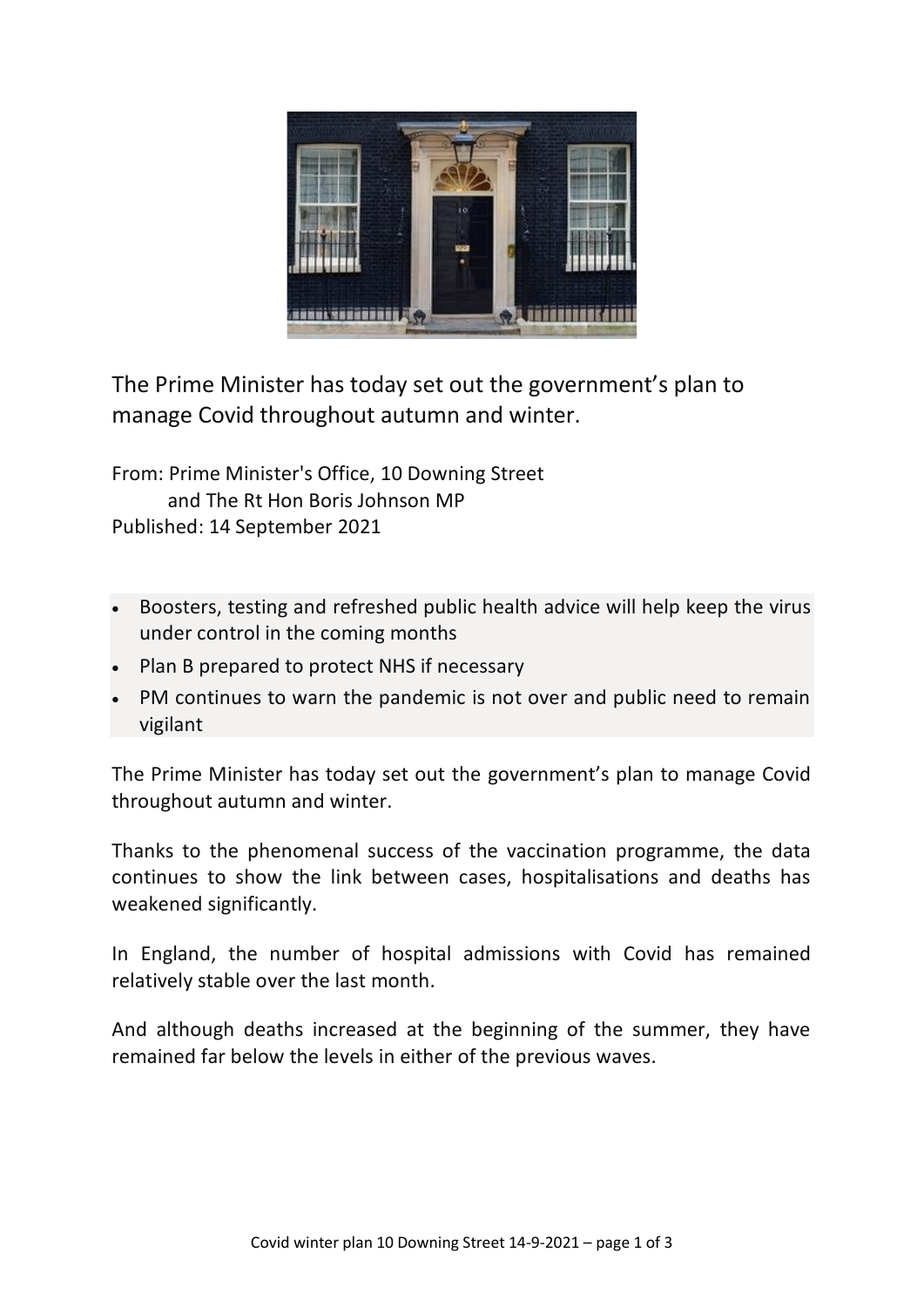Over autumn and winter, the government will aim to sustain this progress through:

- Building our defences through pharmaceutical interventions
- Identifying and isolating positive cases to limit transmission
- Supporting the NHS and social care
- Advising people on how to protect themselves and others
- Pursuing an international approach

Vaccines will continue to be our first line of defence. All those who were vaccinated during Phase 1 of the vaccine programme (priority groups 1 to 9) will be offered booster jabs from this month – to boost immunity amongst the most vulnerable groups during winter.

The Test, Trace and Isolate programme will continue its important work, with symptomatic PCR testing continuing throughout the autumn and winter.

Lateral flow tests will also remain free of charge but at a later stage, as our response to the virus changes, this will end and individuals and businesses will be expected to bear the cost. The government will engage widely on this before any changes are made.

The legal obligation to self-isolate for those who have tested positive and their unvaccinated contacts will continue, and the financial support payment for those self-isolating on certain benefits will continue in its current format until the end of March.

Our NHS will continue to get the support it needs, with an extra £5.4 billion recently announced for the next 6 months alone for the Covid response.

The public will be offered continued guidance on how to protect themselves and each other – including letting fresh air in, wearing a face covering in crowded and enclosed place where you come into contact with people you don't normally meet, getting testing and self-isolating if required.

Our tough border policy will remain in place and genomic sequencing capability will be increased to help scientists update our vaccines to defeat new variants.

As the PM also set out, autumn and winter could pose renewed challenges and it is difficult to predict the path of the virus with certainty.